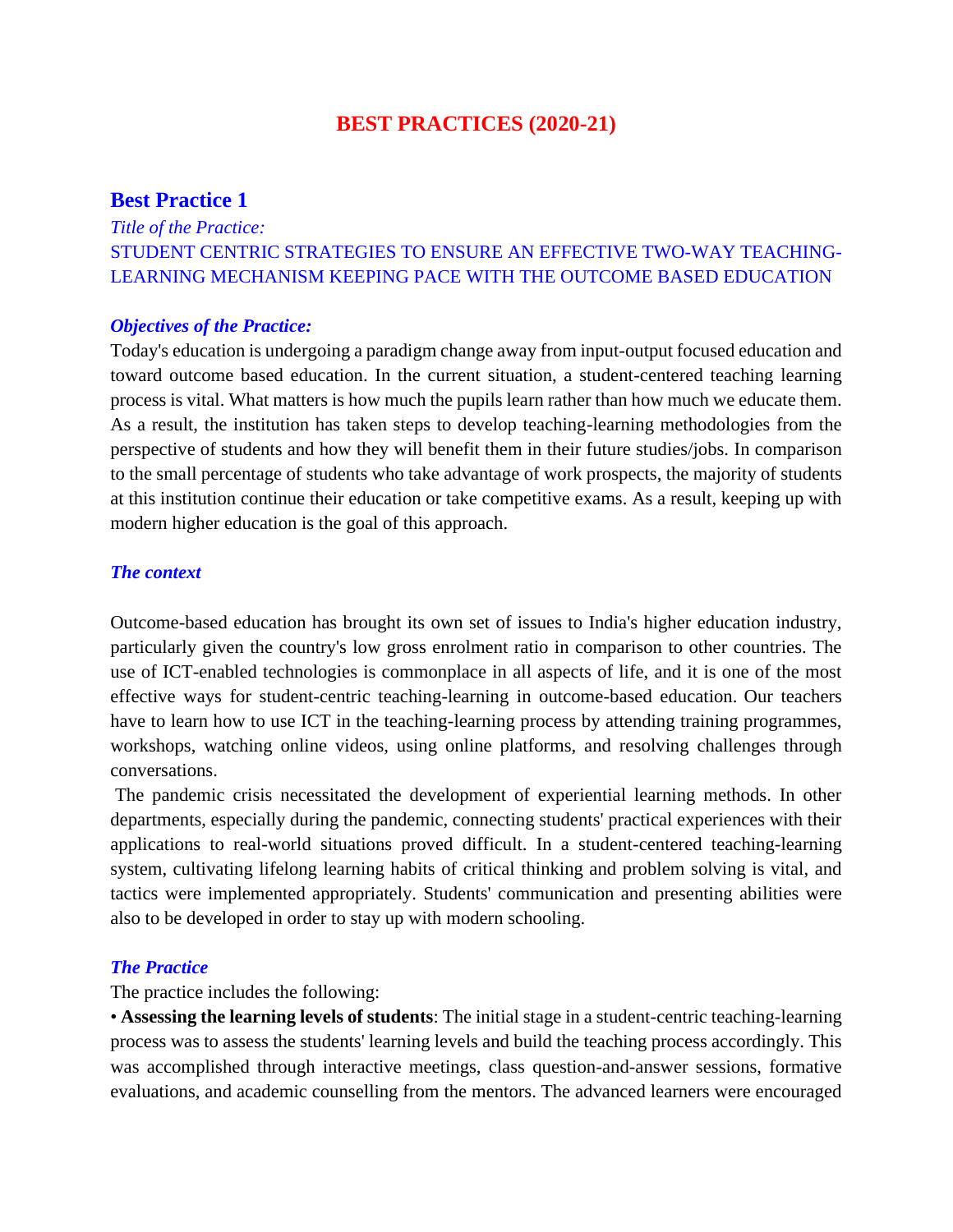to participate in contests, creative writing, and the processing of their research-oriented thinking in many dimensions, while the slow learners were given special attention through remedial sessions and help outside of class hours.

### • Experiential learning by studying real life problems for practical classes and projects

Students in the science stream completed practical classes according to their curriculum. A few departments, such as Zoology, Botany, Geography, and Bengali, also organise educational tours to various parts of India every year. For example, zoology honours students travelled to Digha, Chandipur, Dooars, and Jhargram to research the topography of the Digha coastal region, the diversity of numerous marine species that live in the Digha Sea, and the identification of various types of fish found in the Digha fish market. They also researched the various diversity of animals found in the national park during field visits and had a good understanding of the distinction between a national park and a sanctuary. Exploring plant species on the college campus for botany honours students. Botany Hons students also went to Vishakapattanam to research marine vegetation and Mountanous vegetation of Araku Valley, and to Darjeeling to investigate Lava and Lolegaun vegetation, as well as to Gorumara National Park Alipurduar. Students from Bengali Hons. visited Lalgarh in Paschim Medinitur, Sundarban in 24 parganas, and Garpanchakot in Purulia's Ayodha Mountain to learn about the socio-economic situations of the local people.

• Computer-assisted approaches and Learning Management Systems (LMS): When online classrooms began using Google Meet or Zoom App in March 2020, the practise of employing a Learning Management System was established. Teachers were supplied their study materials and a copy of reference study materials after performing online classes for uploading to the College's LMS menu. Students utilised to download study materials based on their requirements. It is extremely beneficial to individuals who are unable to attend online classes or who have slow internet connections. This enabled them to implement computer-assisted teaching approaches, which proved to be the most effective during the pandemic.

• Students were given the freedom to actively participate in the teaching-learning process through participatory learning and the selection of elective papers. Students used group discussions, debates, and student seminars, students acting as teachers in the classroom, tale reading sessions, student power-point presentations, and other tactics. Students in the Semester-V arts programme had the choice of choosing their general subjects, while students from various departments had the option of selecting from a variety of skill enhancement courses.

• Fostering critical thinking and problem-solving skills during the learning process: This was accomplished by providing students with assignment topics but not answers. Students worked in groups during practicals to exchange ideas and solve a problem.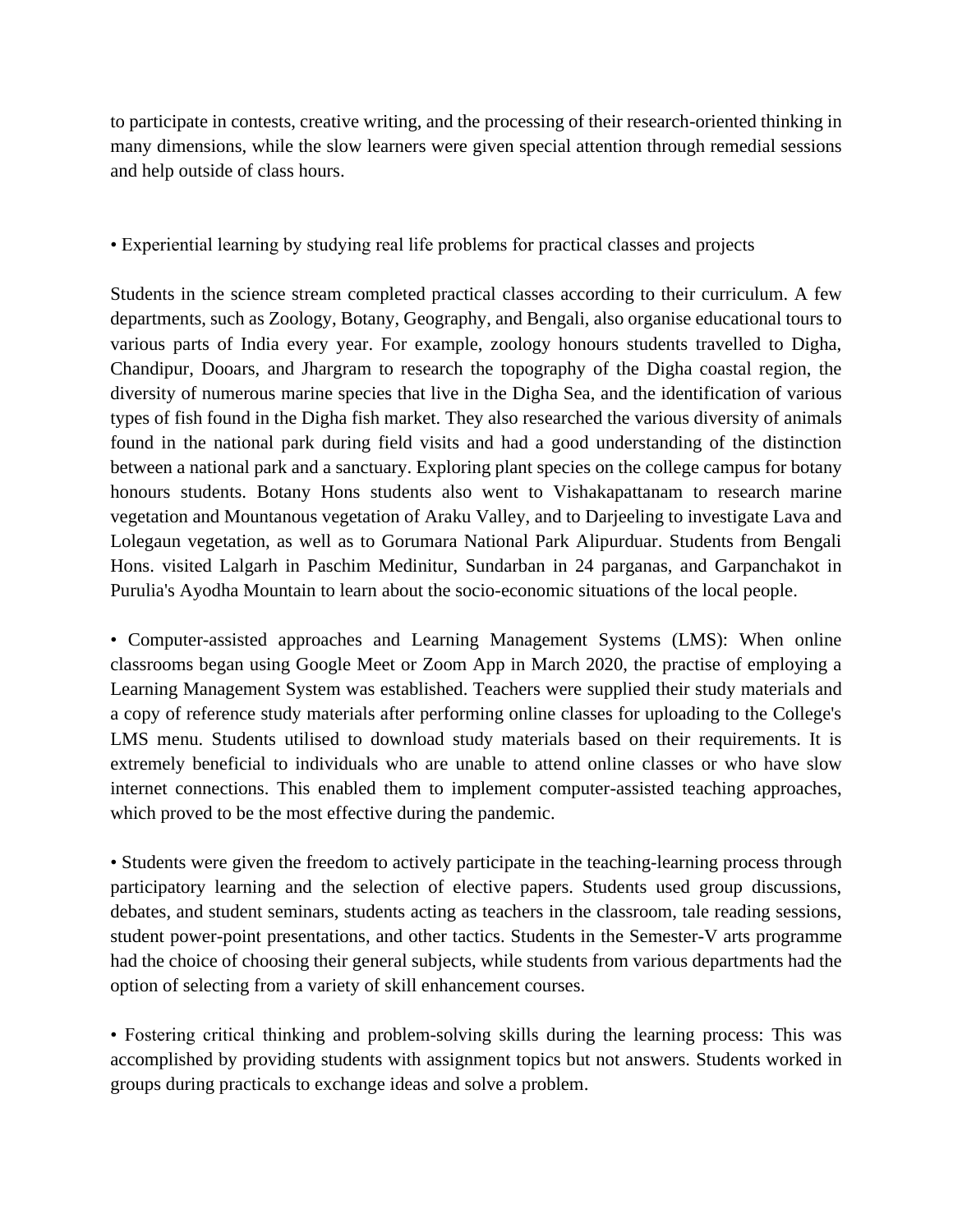• Feedback taken from students on curriculum and teaching-learning process: The University has been using a learning outcome-based curricular framework since the academic year 2019-20. The IQAC collected student feedback on curricular aspects and forwarded it to the university with suggestions. Students were asked several questions, all of which were answered appropriately, such as whether the departments discussed the learning outcomes with them, whether the curriculum is need-based and meets their expectations, whether the curriculum prepares them for employment, whether the teachers used computer-assisted teaching methods, whether the internal assessments were discussed with them, and so on.

• Handling challenges with an effective mentoring mechanism: In the academic year 2019-2020, the university formally introduced a student mentoring system. Mentors facilitated interactive sessions and maintained touch with their mentees to provide guidance and address concerns as needed.

### **Evidence of Success**

• Students cleared JAM examinations with All India Ranks: From 2018 to 2020, 15 students of different science departments have cleared the JAM examinations with good All India ranks, including the top ten ranks in India by three students. In the year 2021, total 10 students have cleared the JAM examinations with all India tanks.

• Students placed for higher studies in IITs, IISER, Banarus Hindu University (BHU), University of Calcutta, The University of Burdwan and other institutes of national importance

- Students have participated in poster competitions, quiz competitions, presentations and other online events organized by external agencies and also won prizes:
- Student project was selected for CSIR summer research training programme in 2020
- The performance of students in university examinations has improved significantly from 2018 to 2020

• The computer-aided methods of teaching-learning activities adopted since 2019 helped the institution to cope up successfully with the challenges of online education during the pandemic situation since March 2020.

## *Problems Encountered and Resources Required*

• Because the affiliating university takes so long to perform the semester examination and start classes for the next semester, the teaching-learning activities are occasionally hampered.

• The institution faces the problems of funding for conversion of more classrooms into the smart classroom and the administration has applied for renovation and upgradation of laboratories and classrooms

• Digitization of library and e-resources has also been applied under the RUSA scheme by the institution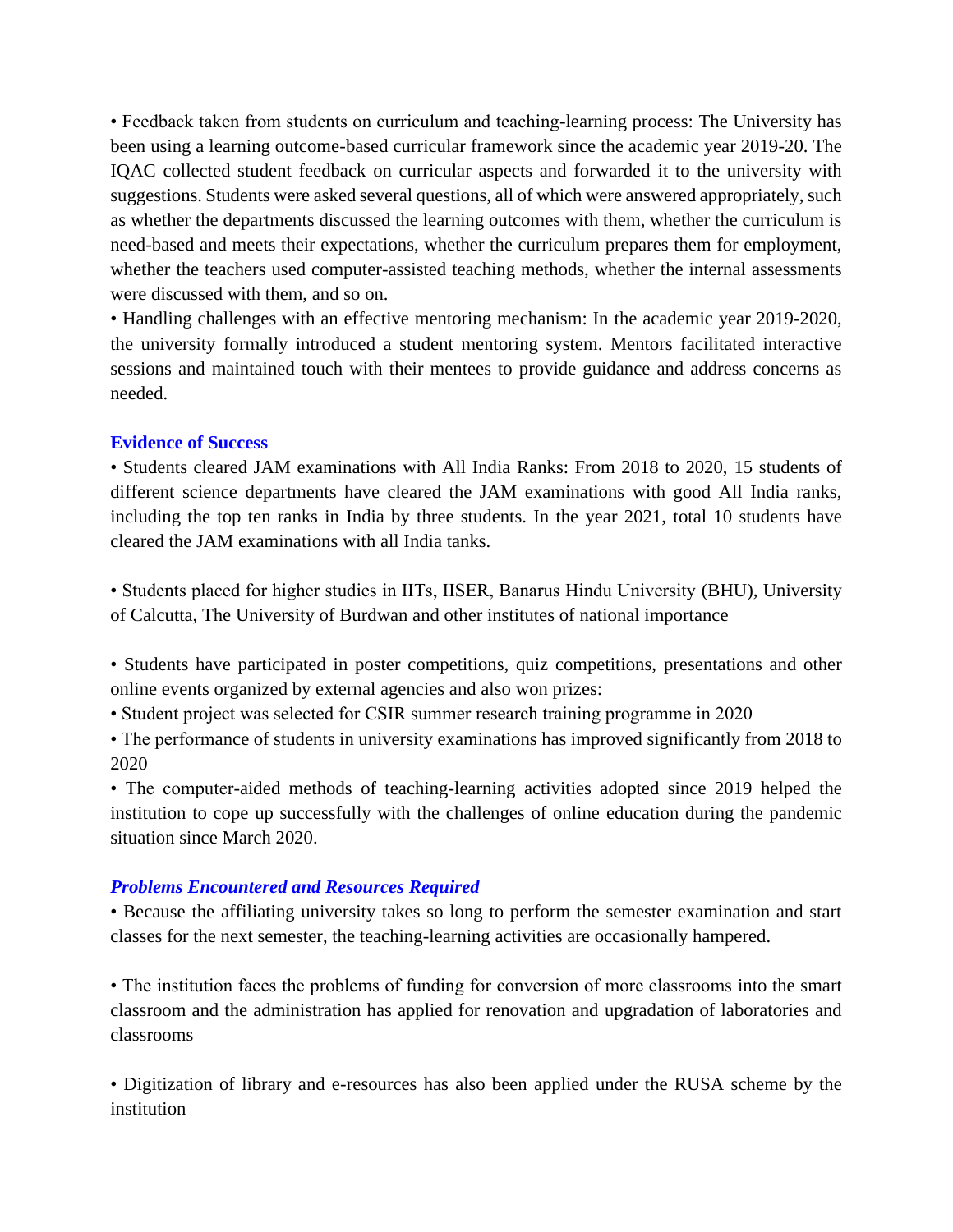• Procurement of more computers is required to improve the student: computer Ratio

# **Best Practice 2**

**1. Development of social responsibility among the students during pandemic (COVID - 19) period.** 

### **2. Objective of the Practice:**

The syllabus under Choice Based Credit System (CBCS) chemistry is quite application orientated. The reagents, easily available in te chemistry Laboratory could be used in everyday life, specially, in the pandemic period due to COVID -19. For example, we can make hand sanitizer as per WHO guideline using some commonly available Laboratory reagents. The bulk preparation of hand sanitizer could help local people during this pandemic crisis. We have distributed these products to the poor and needy people through the college under the scheme of Unnat Bhart Aviyan (UBA) team members and through the manpower of Sub divisional officer (SDO), Kharagpur.

### **3. Need Addressed and the Context**

The department of Chemistry of our college organised a workshop for precaution against CORONA virus infection and Hand sanitizer preparation. The purpose of the workshop was to give training on the Chemistry and Physics Hons students, how to prepare sanitizer with the help of readily available chemicals from laboratory of Chemistry department. As the availability of hand sanitizer was not sufficient at the initial phase of CORONA infection and market price of it was too high; the initiative was highly acclaimed.

### **4. The Practice**

The Department of Chemistry organised a Hand Sanitizer Preparation Programme as per WHO guidelines on 24.03.2020 for the college students, teachers and staff and for the people of Kharagpur municipal area as well with the infrastructural support of Kharagpur College and the SDO, Kharagpur. According to the WHO guidelines; hand sanitizer has to contain at least 70% alcohol. So we used 70% isopropyl alcohol, 1% hydrogen peroxide, 10% glycerol and the rest amount of distilled water to formulate a good quality of hand sanitizer that can be effective against CORONA virus. The standard formulation prepared frequently as the need of local body and distributed to them through SDO (Kharagpur). The SDO of Kharagpur, Mr. Vaibhav Chowdhury was also present during the hand sanitizer prepation program in the Chemistry department.

Gradually, with the time passing on, it became clear that combating COVID -19 pandemic was not only depended on sanitizer, musk and soaps etc. The restrictive policies also had to contain psychological therapy such as mental support programme, counselling etc. Accordingly, class wise online mental health support and counselling program were started. In each program, teachers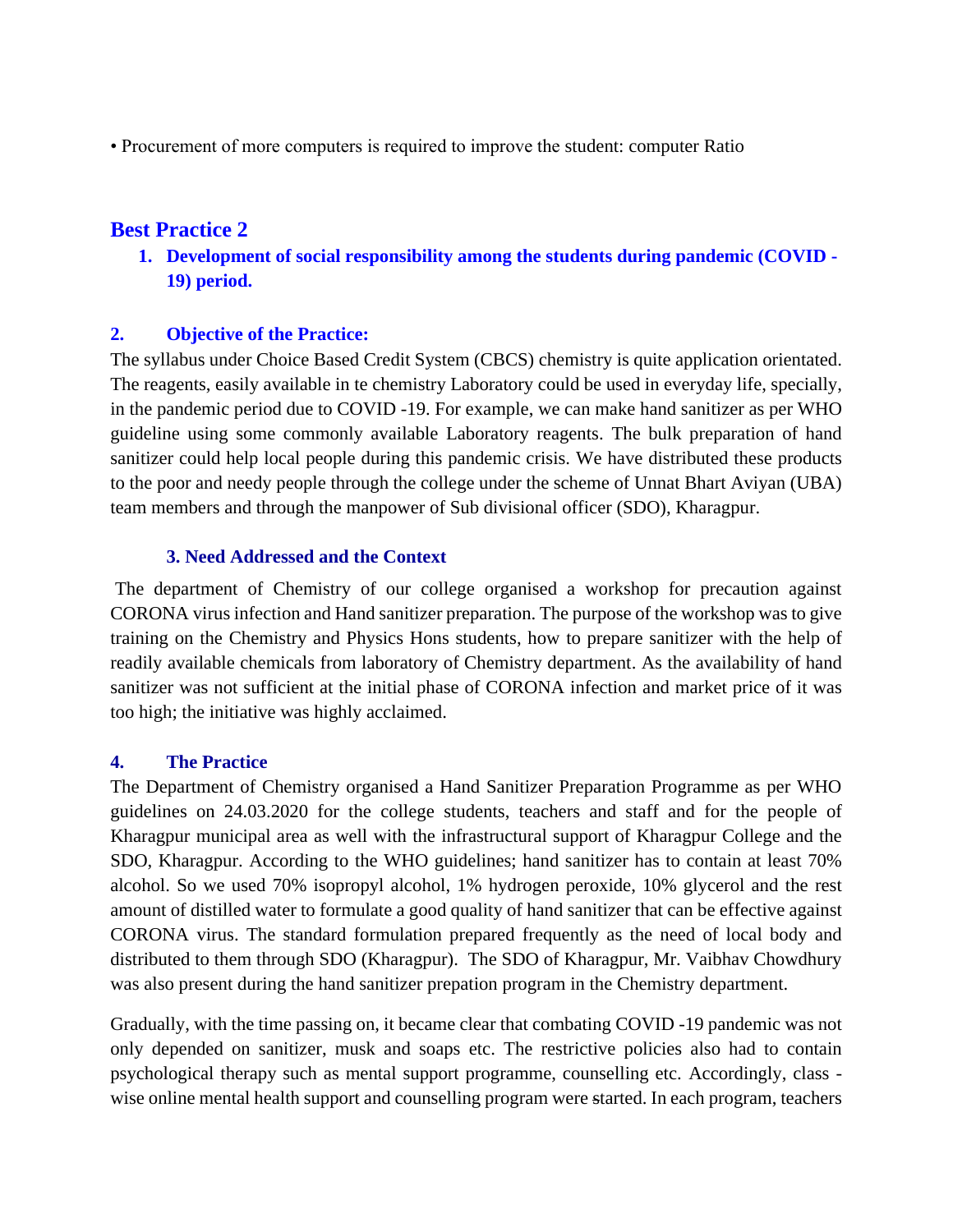of the concerned departments were also involved. In every session, Mr. Prasenjit Basak, an eminent clinical psychologist of Midnapore Medical College & Hospital used to explain severity of the pandemic and necessity of the lockdown. Thereafter he used to describe what kind of mental problems could arise out of this, and pointed out the ways to get rid of this crisis safely. He reminded the students about the general safely measures against COVID-19 such as covering face with masks, washing hands frequently with soaps/sanitizers, properly using and disinfecting masks, maintaining minimum distance of 1 metre, avoiding touching mouth, nose or eyes etc. A class wise mental support schedule is given below.

| Semester/Year | <b>Subjects</b>               | <b>Date</b> | <b>Time</b>   |
|---------------|-------------------------------|-------------|---------------|
| PG (Sem II &  | Bengali, English, History     | 29.04.2020  | $12.00$ noon  |
| Sem IV)       |                               |             | onwards       |
| Sem -II       | Maths, Physics, Chemistry,    | 30.04.2020  | $12.00$ noon  |
|               | Geography, Economics,         |             | onwards       |
|               | Zoology, Botany and BCA       |             |               |
|               | Hons.                         |             |               |
| Sem -II       | Bengali, History, Political   | 02.05.2020  | $12.00$ noon  |
|               | Science, Philosophy,          |             | onwards       |
|               | Sanskrit, Hindi and B.Com     |             |               |
|               | Hons.                         |             |               |
| Sem IV        | Bengali, History,<br>English, | 06.06.2020  | 3.00<br>pm    |
|               | Chemistry, BA General         |             | onwards       |
| Sem II        | English, B.A. General         | 06.06.2020  | 3.00<br>pm    |
|               |                               |             | onwards       |
| Sem - II      | BA General & BSc Hons. &      | 24.05.2021  | 12.30<br>pm   |
|               | General                       |             | onwards       |
| $Sem - II$    | B.A. Hons. And B.Com Hons     | 26.05.2021  | 12.00<br>noon |
|               | & General                     |             | onwards       |

### **5. Evidence of Success:**

On behalf of UBA cell Kharagpur College, West Bengal (AISHE Code-C-19091), we arranged COVID 19 awareness cum relief program in two adopted villages Barkola and Walipur, on 03.08.2020. Some of the teachers and students of our college along with some NSS volunteers also participated in the said programme. Maintaining preventive measures as laid by the Govt, sanitizers (prepared in the laboratory of the Deptt. of Chemistry, Kharagpur College) masks and soaps were distributed among more than 200 families. We arranged awareness campaign (with 10- 15 villagers at a time, with the restriction of physical distancing) about the preventive measures and good practices to combat COVID-19. The proper way of hand washing and wearing of masks have also been demonstrated. We received very good response among the villagers.